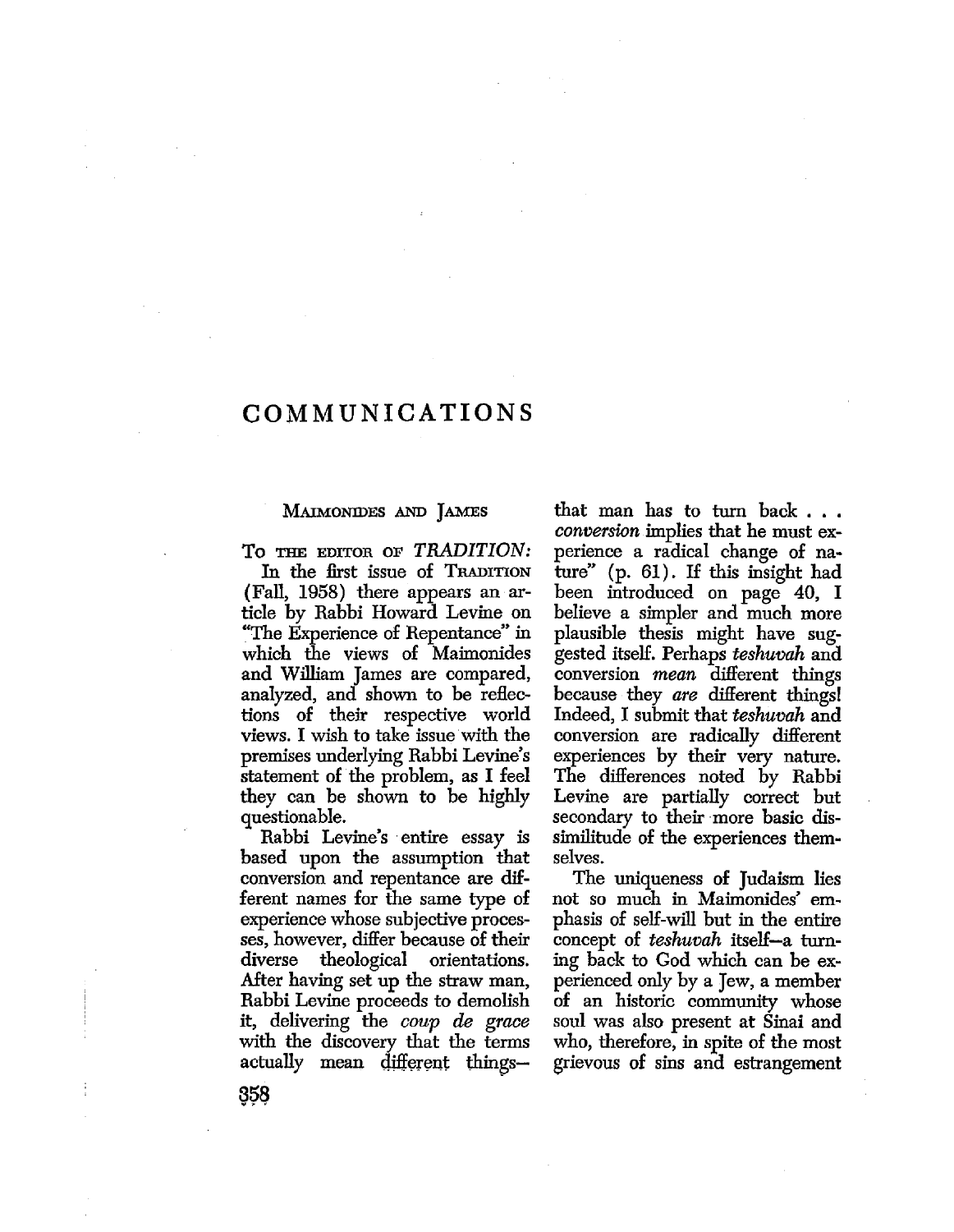"Teshuvah, meaning return, implies need only turn back to his tradition and his Cod. Non-Jewish conversion cannot even begin to approximate the quality of this experience. Rabbi Levine makes the interestig observation that "only in the case of the conversion of a non-Jew to the Jewish faith does Judaism apply the notion of a new birth" (p. 61). Now, here and here alone would a comparative psychological analysis be legitimate. If anything, Maimonides' section on Gerim (proselytes) rather than the Hilkhot Teshuvah should have been the point of comparison with Wilam James. The radical difference between repentanæ and conversion was seen thus by Martin Buber: "Israel arose from the conclusion of a covenant between them and their Cod. . . and from migrations experienced as guided by God. The individual finds himself within the objective race memory of such guidance and of such a covenant. His faith is a perseverance in trust in the guiding and covenanting God." Thus repentance is a return to such perseverance. Christianity, however, has a completely diferent approach. "The summons of Jesus to turn into the Kigship of God... was transformed into the act of conversion . . . salvation is offered only if he wil believe that it has happened and has happened in this way. This is not a matter of persistig-but in its opposite, the turning about. To the one to be converted comes the demand and the instruction to believe that which he is not able to believe as a continuation of his former beliefs" (Two Types of Faith, p. 10).

This helps explain the very curious fact that accordig to Maimonides the obligation to repent is not included among the actual mitzvot. When a man repents, says Maimonides, he must confess hi sins. This confession (*viduy*) appears to he the mitzvah, not the initial act of repentance itself. Perhaps the explanation is this  $-$  although a Jew has sined, insofar as his futue conduct is concerned he is in no way different from any other Jew. Both carry the Sinaitic obligation to persist in their faith and obey the Torah. The only special obligation which the siner as such incurs is to seek expiation for his past sins. Hence, the *mitzvah* of viduy.

This fundamental difference between repentance and conversion has also been described in terms of the diferent fuctions of Judaim and Christianity. The natue of Christian conversion is such because "it seeks the creation of a charisma-a divine transforming power in man so that the pagan may be wrenched out of his pagan heritage" [M. Harris, "Two Ways: Halakhah and Charisma," Judaism (January, 1952).J Jewih repent- ance, not having this fuction, is therefore less traumatic.

Rabbi Levine's second premie is that in view of the dearth of autobiographical material bearing on Jewish religious experience, "the formulations of the Halakhah and the Agadah must and can serve as trustworthy reflections of the Jewish experienæ" (p. 42). I feel such an approach to Halakhah is unwarranted and unwise.

James, as a psychologist, is primarily interested in the highly sub-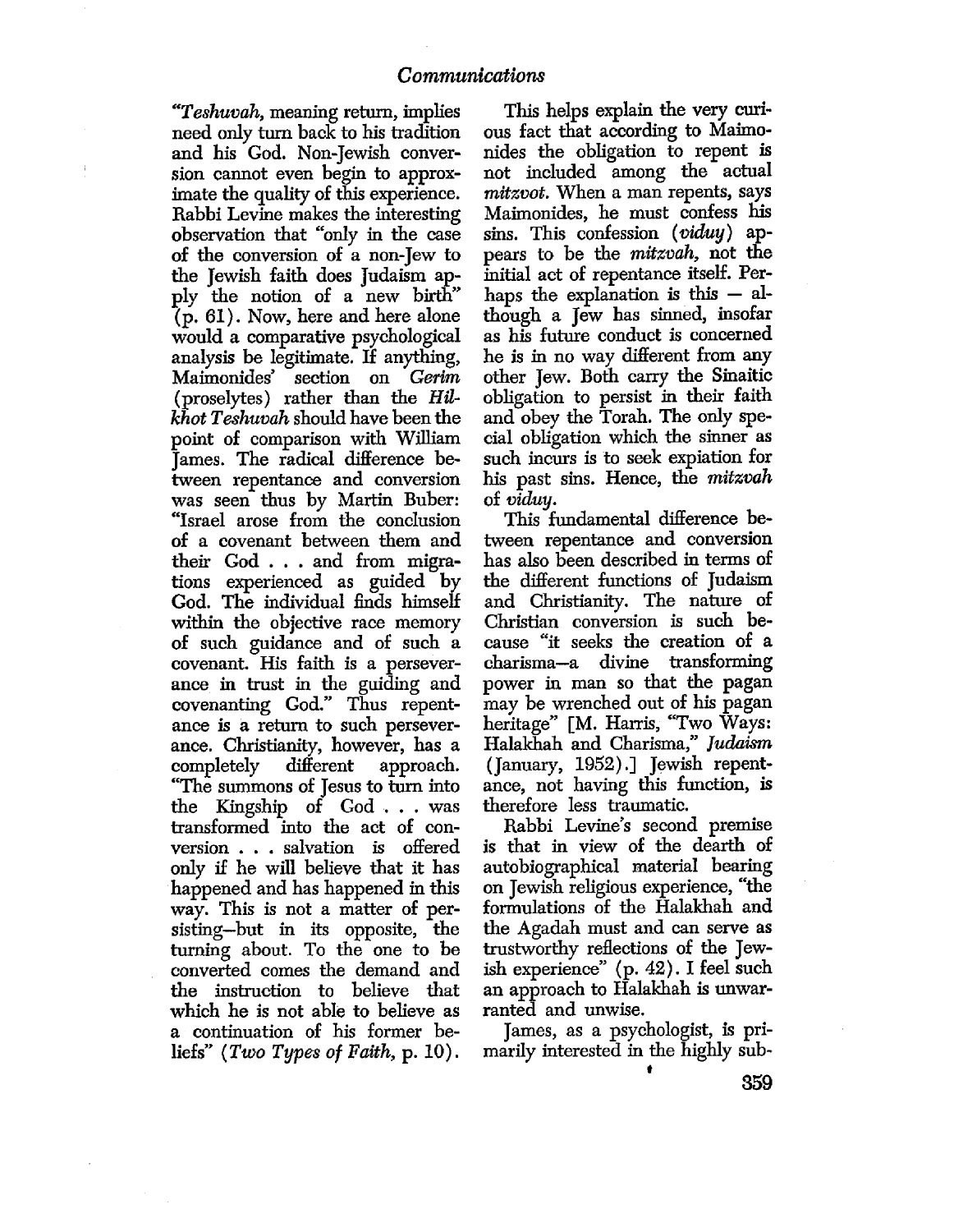jective, inner workings of the reli-. gious experience. Is Halakhah designed to catch and reflect the . subject experience? Rabbi Levine .himself states that Maimonides' genius was to "discover the universal character of repentanæ and abstract it from the particulars." If so, one would hardly expect it to retain any of the subjective feelings or personal impressions of the . penitent. However, a more basic objection is the consideration that Halakhah is normative and not . descriptive. Halakhah, with its . roots in the Torah, gives us the divine requirements of an act rather than reflect anyone's personal experience. The subjective form these requirements may take and the psychological phenomenon which may or may not accompany them is a matter of empirical research. For a reflection of the Jew~ ish experience, one must interview the penitent, the Ba'al Teshuvah. Is Rabbi Levine prepared to state . that from the Jewish point of view an exhaustive description of the Jew's relations to his parents is 'completely contained in the emotions "respect" and "fear" because nothing else is reported in the Halakhah?

Furthermore, such an approach is unwise because it commits Judaism to a specific subjective experience of repentance. If a  $\overline{B}a' a l$ Teshuvah reports "the invasion of a . higher power" to which he promptly responds with "self sur render"-are we to consider his experience inauthentic and his repentance invalid? Rabbi Levine himself has suggested that Maimo-. hides abstracted from the rich and variegated subjective experience of

the penitent the basic, minimal points required by the Torah: remorse, confession, and resolve. This is merely the skeletal outline. The flesh and sinew of the Jewish experience of repentance is the. personal matter of every Ba'al Teshuvah to whose memory or memoirs the psychologist must have recourse.

I would not be at all surprised if such a study does indeed report experiences of ''help by a higher power" and "self surrender." I fail to understand why Rabbi Levine should assume that the easy rationalism of Maimonides or Saadia exhausts the rich mine of Jewish thinking. The Talmud tells us: "He who comes to be purified will be helped" (Sab. 104). And again, Man is told: "Open for me a door the size of a needle and I wil broaden it so that carriages can go through"  $(Ber. 34)$ . Among the steps involved in repentance, Rabbi Jonah Gerondi lists the following: "Also the penitent should constantly pray to God that He should help him to repent."

Of course, man's free will and self-will are fundamental to Judaism. But this does not exclude the possibility that after man initiates the process, he is helped from above. If repentance is a narrow intellectual process only, then indeed it becomes awkward to find a place for God's assistance. If however, as is evident from the Bible's entire approach, repentance is a turning of the whole man involving will and the subjugation of rebellious instincts, then indeed the need and the place for divine assistance can be found. "Man's evil incliation renews itself against him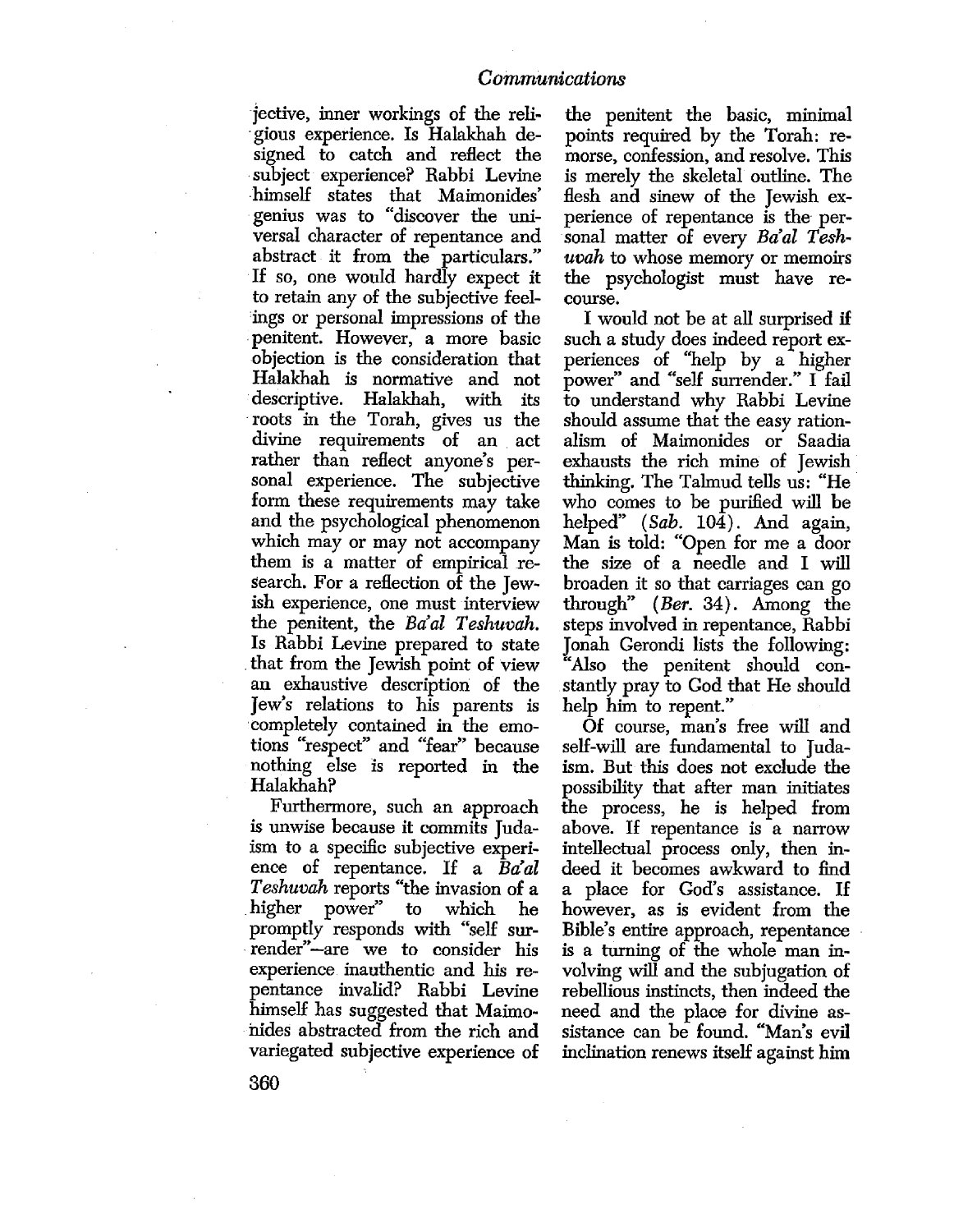each day and were it not for the Almighty who helps him, man could not overcome it" (Suk. 52).

There is an interesting account of the act of faith in Abarbanels Rosh Emanah in which he states that man's volition is involved in the initial preparatory steps leading to faith. Mter that point, however, the actual birth of the believing 'state of mind comes by itself, as a consequence of the preparations. The expression of "self surrender," therefore, may not be completely out of place to describe man's attitude in the final hours of his spiritual journey.

Finally, some of Rabbi Levine's ilustrations seem to me to be somewhat misapplied. The personal history of Rabbi Akiva is offered as an illustration of a "conversion" brought about by a new confdence in one's spiritual intellectual powers. Yet the transformation recorded here is from "Ignorant Shepherd" to .'Outstandig Sage." It does not involve an "Augustinian" conversion from the abyss of pagan immorality and disbelief to religious faith. We have no reason to doubt that, even as a shepherd, Rabbi Akiva believed in and feared the Lord. Small wonder, then, that all that is involved here is a "drive for self-realization."

Again, to illustrate the point that intellectual awareness is the basis of conversion, Rabbi Levine quotes the Midrash which concludes that "because Abraham asked: is it conceivable that the world is without a guide?" the Lord appeared to him. Yet I wonder whether the Midrash really points to a "process of reasonig" from palace to Owner, from world to Guide, from

creation to Creator-in short, the cosmological proof for the existence of God. We would be making of Abraham a scholastic or at least an Aristotelian Greek.

In the original parable we read that "the man saw a palace in flames." Why is this necessary? If all that is involved here is the cosmological argument, then it is sufficient that the man see a palace. I believe it is because the Midrash implies not a process of reasoning but a moral passion. Even Terah and his contemporaries knew that the palace must have an owner. But only Abraham possessed the moral sensitivity to be outraged by a palaæ in flames, by a world gone awry in its immorality and estrangement from God. Only Abraham was tom by the paradox that the palace must have an owner who is concerned, and yet why does he not appear if his palace is buring?-as Abraham was later to exclaim, "wil the Judge of all the world not do justice?" The Midrash describes not what brought about Abraham's conversion but what merited him the vision and appearance of God; not reasoning but moral anguish. The Greek mind may have been impressed by the cosmos, but Abraham the Hebrew was outraged by a cosmos in flames.

(Rabbi) SHUERT SPERO Cleveland, Ohio

RABBI LEVINE REPLIES:

I find Rabbi Spero's comments on the theme of my article, for the most part, both valid and relevant. Unfortunately, however, I cannot find valid points that are relevant or relevant points that are valid.

361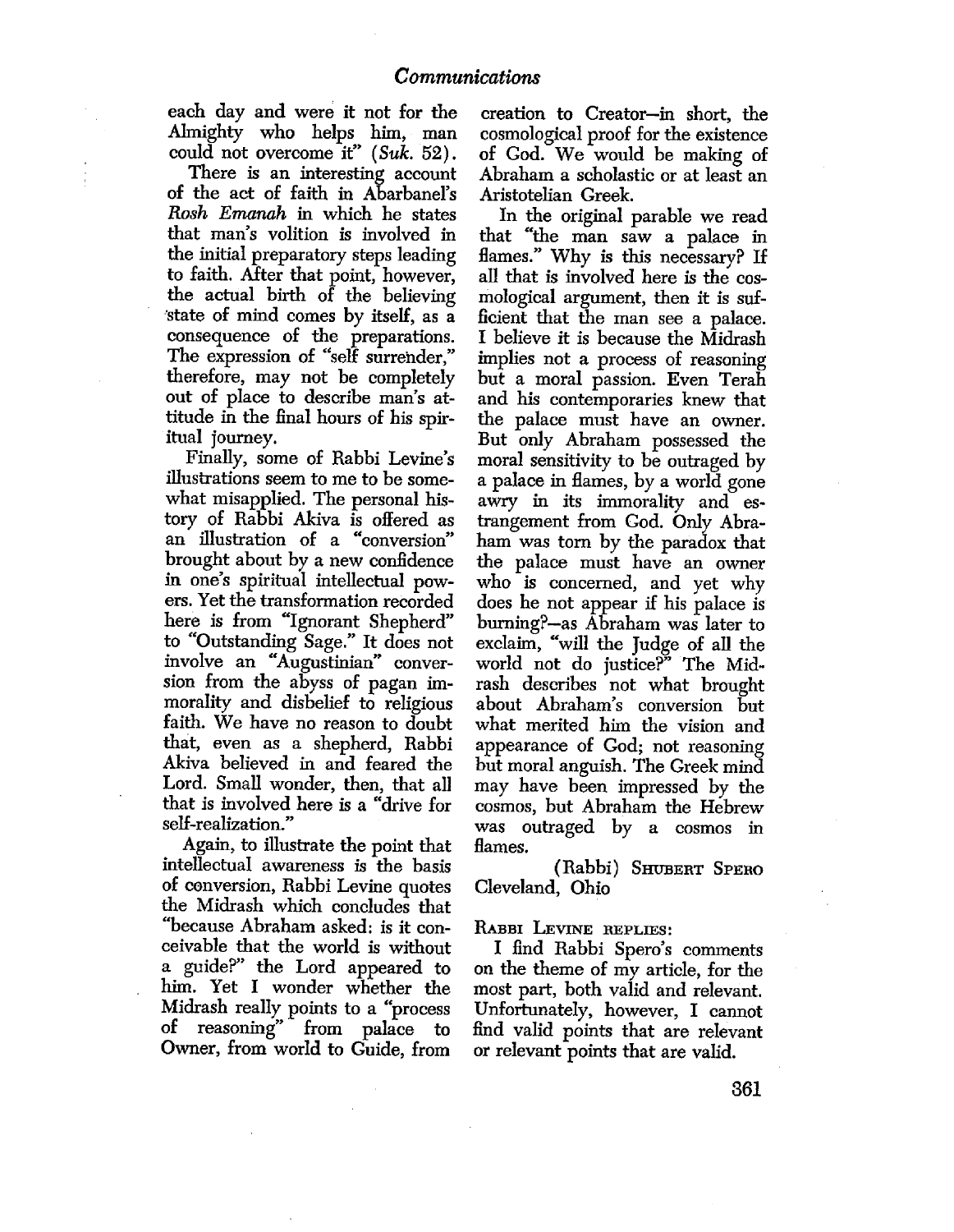1. The point is raised that Teshuvah and conversation are "radically different experiences by their very nature."

The fundamental meaning of the term "conversion" seems to be misunderstood. It is not taken in the narrow sense of an "Augustinian conversion from the abyss of pagan immorality and disbelief to religious faith." It is rather the radical change in the way of life of an individual, such as a change from the dissolute life of a drnkard to that of a responsible person striving towards worthwhile goals. As James points out (p. 200), these conversions sometimes do not involve any theology at all. The title of my article is neither Conversion nor Teshuvah; it is the Experience of Repentance. We are interested primarily in the psycho-dynamics of the change. We are concerned with theology only inasmuch as it bears on the psychological process. The vast diference in theological approach in itself does not throw light on our problem.

2. Consequently, the "objective raæ memory" of the Covenant does not relate immediately to our subject. Admitting that Jews are especially granted the gift of Faith, we do not thereby understand the immediate psychological process that brings about the change in the actual behavior of the Baal Teshuvah. To bear the Sinaitic obligation and to fulfill it are two completely diferent things, at least as far as empirical observation of humans in action would indicate.

As I write on pp. 54 and 55, "Not the gift of faith but the will for faith brings about repentance. All Jews are presumed to have faith and are tested mainy in their wilingness to live up to the implications of this faith. . . . Thus Maimonides does not see the importance of emphasizing faith for the repentant person as much as sheer will power and strength of character." In this light, the quotation from Abarbanel bearing on the attaining of faith is irelevant to our discussion.

Moreover, Rabbi Spero's quota-<br>tion from Martin Buber is most unhappy. How can one seek to understand the Baal Teshuvah, who in our sense is a Jew observant of *mitzvot*, from Buber's description of Israel's faith as "perseverance in trust in the guiding and covenanting God," when for Buber this faith does not involve a commitment to Halakhah and mitzvot maasiyot?

3. The point is further raised that my ilustration from the life of Rabbi Akiva is misapplied. "We have no reason to doubt that even as a shepherd Rabbi Akiva believed in and feared the Lord."

Again the main point is missed. Teshuvah does not mean gaining a new religion, nor does conversion have this meaning, as we explained above. There is no doubt that Rabbi Akiva did experienæ a radical change in his way of life and system of values. Thus the Talmud (Pes. 49b) records that R. Akva said: "when I was an Am ha-Aretz (ignoramus) I was wont to say Would that a Talmid Chakham (disciple of the wise) would fall in my hands and I would bite him as the donkey bites.'" The view of the Talmid Chakham toward the Am ha-Aretz (ad locum) is not much kinder. "A man should not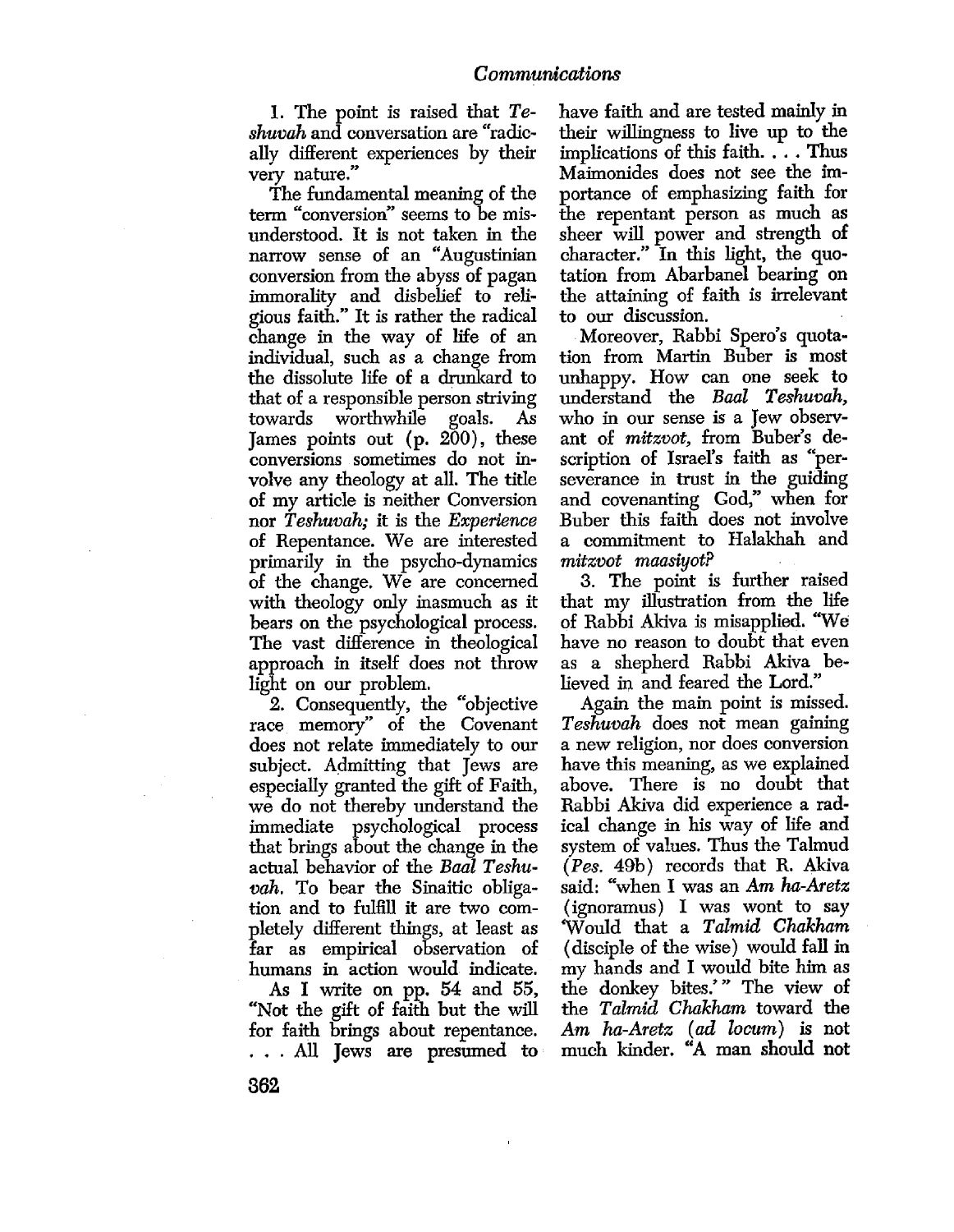marry the daughter of an Am ha-Aretz because they are disgusting, their wives are likened to crawling creatues, and of their daughters it is written 'Cursed is he who lies with an animal.'" While the view of our Sages certainly has softened in time, we must understand Rabbi Akiva's life in terms of his historic period wherein his transformation from the ignoramus to Sage was unquestionably one of a radical nature.

ŧ  $\bigg|$ 

> 4. The statement is made that "Teshuvah . . . a turning back to God . .. can be experienced only by a Jew."

The Book of Jonah read on Yom Kippur, the day of repentance par excellence, belies this assumption. Nineveh was a non-Jewish city, yet Jonah was summoned to call its people to repentanæ, was punshed for trying to evade his calling, and finally went and succeeded in turning the people back to God. Does not Rabbi Spero believe that all men were created in the Image of God and all men were commanded the seven laws of the sons of Noah? One must take a dismal view of the world to be bound by the premise that the non-Jew cannot turn back to God. Such a view contradicts the authentic Jewish one that "AIl people will acknowledge that God is One and His name One."

5. As refutation of Maimonides, the taImudic statement is quoted: "He who comes to be purifed wil be helped."

First, even if statements in the Talmud can be found which contradict the view of Maimonides, they are not immediately relevant to my paper which is a comparative study of Maimonides and James.

Second. I am amazed that Rabbi Spero quotes in refutation of Maimonides the very passage which Maimonides took pains to explain in his Laws of Repentance and which is largely quoted in my article on p.  $53:$  "For it is characteristic of every human being that, when his interest is engaged in the ways of wisdom and righteousness, he longs for these ways and is eager to follow them.'" The very next words in Maimonides (Hû. Teshuvah 6:5), following upon this passage I quoted, are: "Thus have our sages declared: he who comes to be purifed wil be helped; that is, he wil find himself aided in that direction."

Nor is the quotation that the "evil incliation renews itself. . . each day" more to the point. If anything, it proves too much. The divine help here is not an extraordinary intervention or incursion into the affairs of man. Man hears no voices, sees no visions, nor is there any mention of self-surender to a Higher Power. The mere fact that it is "every day" would tend to support our view that divine aid 'is rendered in the form of universal life processes.

6. I rather like Rabbi Spero's interpretation of the Midrash about Abraham and the palace in Hames. He is guilty, however, of the fallacy of reduction. When I say the Midrash implies a process of reasoning, an argument from design if you wil, it does not follow that it contains only that element. Nor does it follow that because it implies a moral passion and concern that it does not also imply a process of reasonig. There is no reason to suppose that rational people are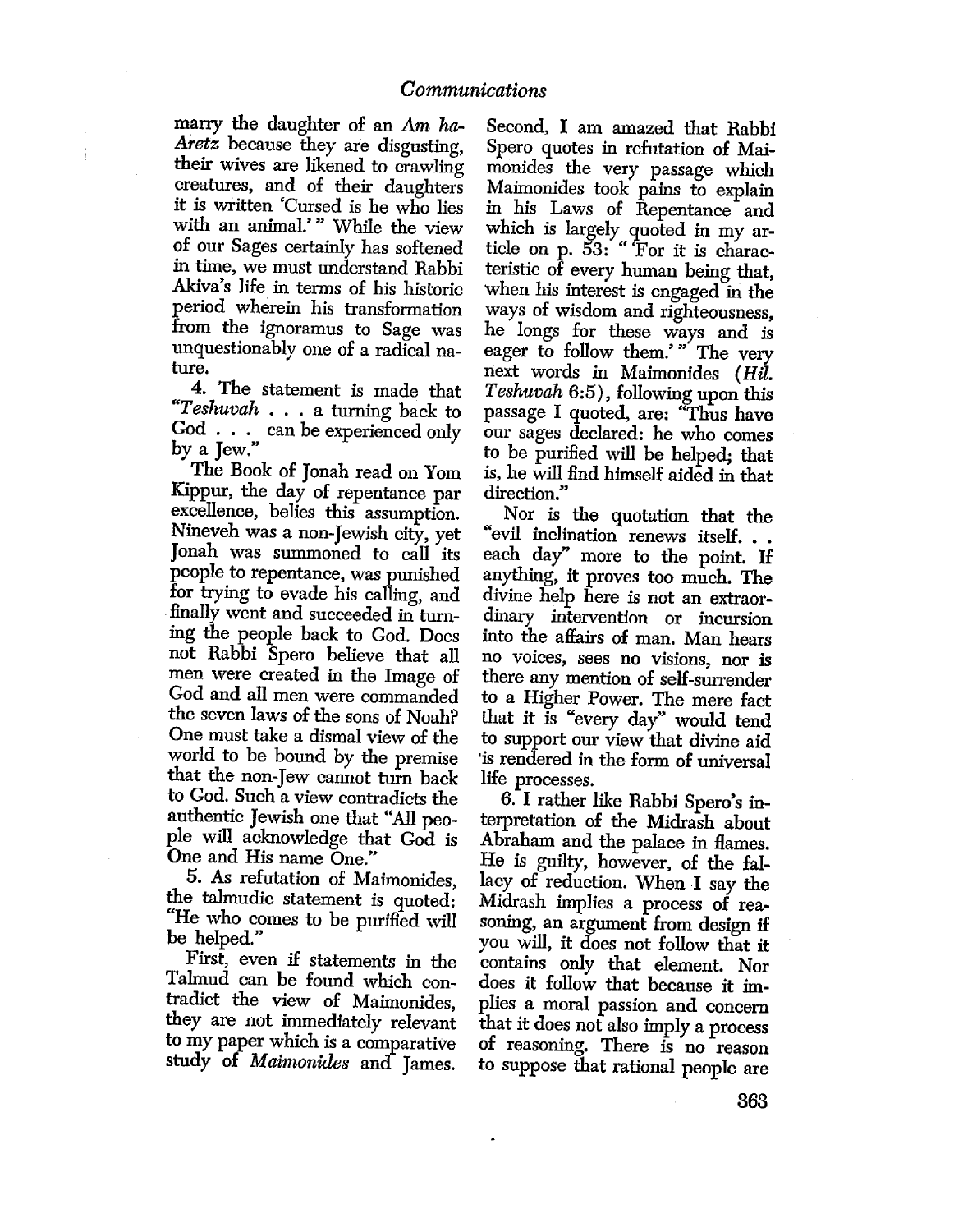incapable of experiencing moral passion.

It simply is not true that "even" Terah and his contemporaries knew that the palace must have an owner." The polytheistic idol-worshipping Terah certainly did not know that such is the case. He did . not have the conception of the universe as a unitary, ordered creation or entity. A. N. Whitehead writing in his Science and the Modern World on the faith in rationality, states (p. 18): "In Asia, the conceptions of God were of a Being who was either too arbitrary or too impersonal for such ideas to have much effect on instinctive habits of mind. Any definite occurence might be due to the fiat of an irrational despot, or might issue from some impersonal, inscrutable origin of things. There was not the same confdence as in the intelligible rationality of a personal being."

It was the unique contribution of the Monotheism taught by Abraham that gave birth to the scientific conception of an ordered universe as well as the moral concern for it.

I suspect that Rabbi Spero's apparent strong bias against rationalism is misleading him. In this conncetion, the teaching of the Sefer ha-Chinukh is quite enlightening when he states (No. 253) as a reason for . the prohibition of magic and witchcraft, that he who is led to confusion about the natural order of things will not properly appreciate the miracles recorded in the Torah and will thereby fall prey to disbelief in true religion. In other words, one cannot properly appreciate the supernatural when he is entirely lacking in the concept of the natural order of things.

Incidentally, I would not hasten to describe the complex and varied thought of Maimonides as "easy rationalism." If rationalism it is, easy it is not. Its rigorous demands are strenuous indeed. Nor would I express such disdain for understanding causal relations in the world in which we live and in which we must learn to operate even for moral and spiritual ends.

7. I cannot agree that Halakhah is as remote from human experience and as divorced from life as Rabbi Spero would have us believe. The "divine requirements of an act" do reflect human exeprience, for what are the numerous gezerot and takkanot (rabbinic enactments) if not a reflection of human experience and needs? HoW can one explain in any other fashion the enactment of our Rabbis that a stolen beam built into a house need not be returned intact. out of consideration of human weakness and the need to encourage the penitent in his teshuvah, as the Talmud (Gittin 55a) records?

If Halakhah is normative, then of necessity it is also descriptive of the experience of a' religious person. If the Halakhah teaches us what emotion we should experience, then we can and will experience this feelig as we live up to the demands of the Torah. If, for example, the Halakhah and Agadah teach us that we should be inspired by love rather than fear in the experience of repentance, then we can experience this feeling. and precisely this emotion would describe and characterize the true Baal Teshuvah. Halakhah would be cold and bare indeed if "the